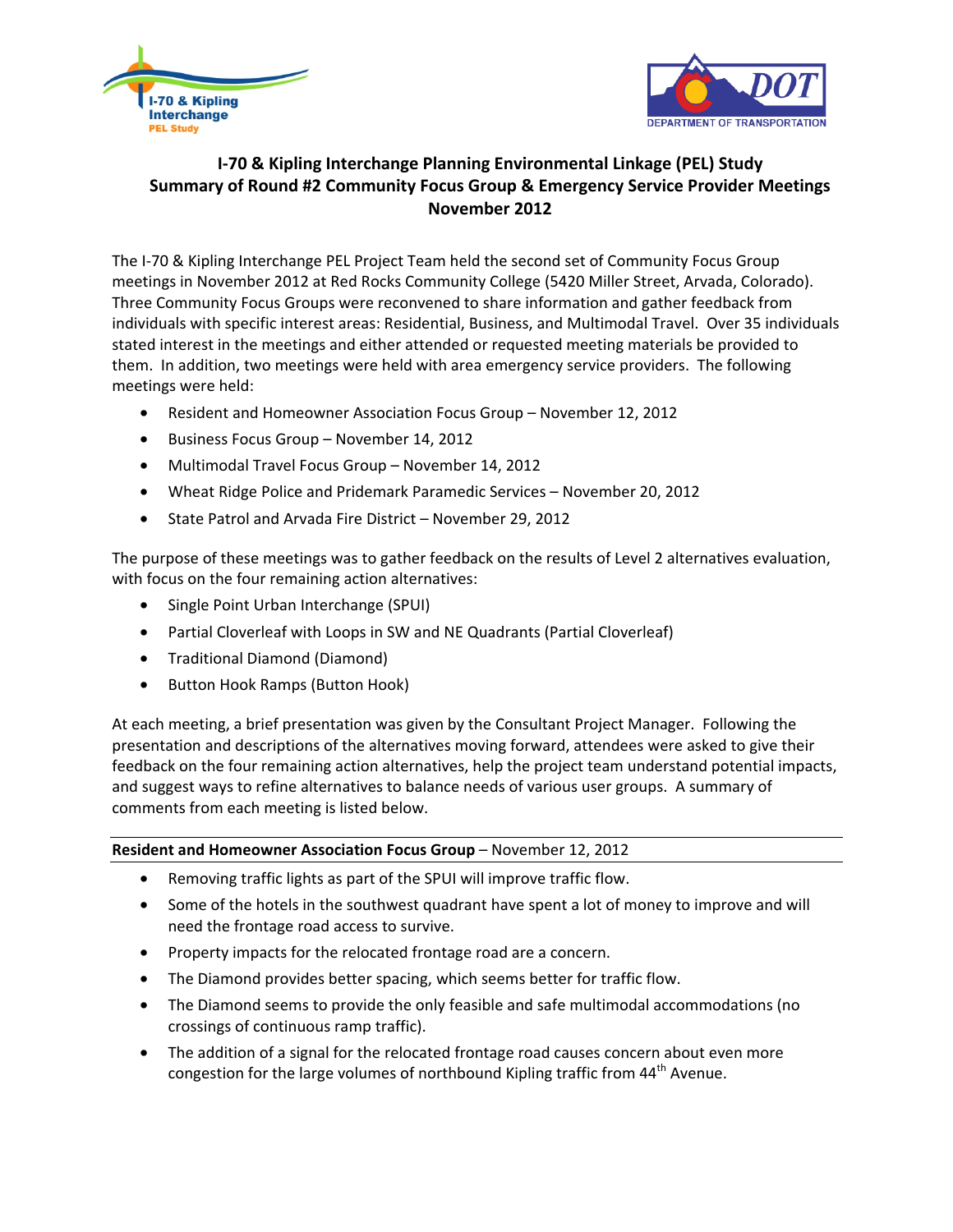- It makes the most sense to show the relocated frontage road as far north as possible to avoid more out of direction travel.
- It seems the weave to I-76 would be worse with the Button Hook alternative.
- A lot of semi trucks use the interchange. The roundabout and loop ramps with the Button Hook are scary for them, especially with less traction in winter.
- The Button Hook alternative would cause a bottleneck where the ramps merge.
- Impacts to the Holiday Inn from the Button Hook ramps are a concern.
- Roundabouts are a concern.
- The SPUI seems to be the best solution, as long as cost isn't prohibitive.
- There is concern that the cheapest alternative, or the one that can be constructed the fastest would automatically be chosen.
- Please make an effort to inform everyone about the project.
- A benefit of living in this area is that you can get anywhere in the city in minutes. Concern was noted that some alternatives with out-of-direction movements will ruin that.

### **Business Focus Group** – November 14, 2012

- The Partial Cloverleaf has significant ROW impacts, and is impacting the most expensive piece of property in the Interchange (Holiday Inn).
- Holiday Inn plans to do a \$2M remodel in the next few years.
- If southbound Kipling traffic is not allowed to turn left, all that traffic will have to go on a residential street and past a middle school. The relocated frontage road is important.
- Please don't implement confusing alternatives.
- Seeing the visual impact and curb appeal of the alternatives in a simulation would be nice.

# **Multimodal Travel Focus Group** – November 14, 2012

- Alternative layouts need accommodate pedestrians; cyclists can find other routes.
- Free right turn movements are not preferred because they are dangerous for pedestrians and bicyclists.
- If the distance between signals is too great, people will be less likely to use a marked crossing to cross Kipling.
- It seems the SPUI has the least impact to the businesses and properties.
- There is concern regarding how bicyclists will navigate free-flow traffic over the crosswalk in the Partial Cloverleaf. Even if they are designed to lower speeds, free flow ramps are scary. (The southwest loop ramp free flow situation is the worst.)
- From a cyclists perspective, both the north to east and south to west movements of the Partial Cloverleaf are major concerns. This alternative is not liked at all.
- A relocated frontage road would cause out-of-direction travel for pedestrians with the Diamond.
- Crossing at Diamond ramps is not a good situation for pedestrians. However, for pedestrian/bicycle travel north-south this is an improvement over existing conditions.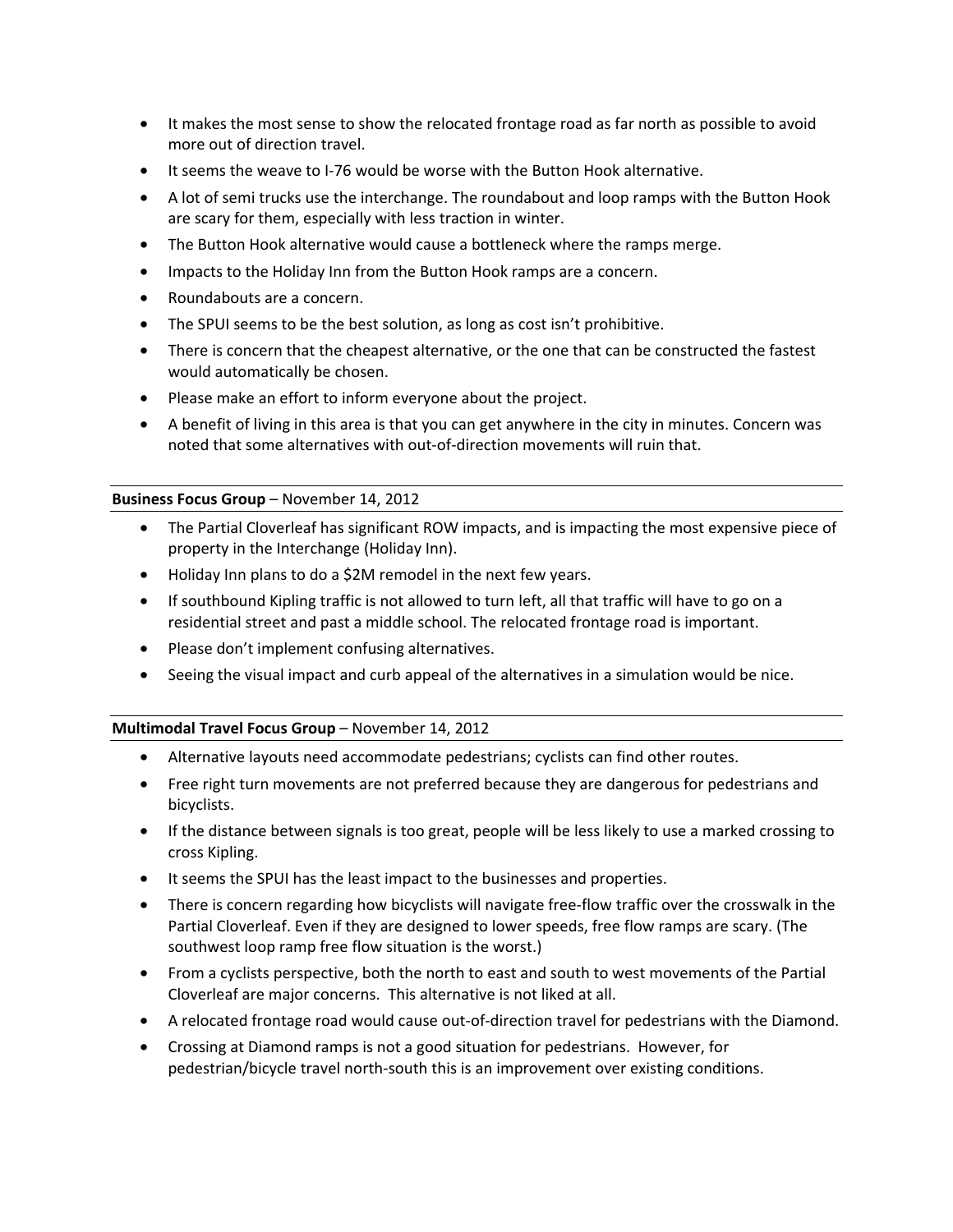- There is concern about how bike traffic will be accommodated through the loops and roundabout areas of the Button Hook.
- For the Button Hook, the southwest quadrant is the primary conflict point.
- The SPUI is most appealing because of controlled flow of traffic through the intersection (no merging traffic).
- The SPUI is preferred because of the controlled movements, even if it is more difficult for a pedestrian to go through than the Diamond.
- Studies are showing that detached multiuse paths adjacent to roadways are very problematic, and can cause accidents.

### **Wheat Ridge Police and Pridemark Paramedic Services** – November 20, 2012

- The SPUI will eliminate the problem of cars turning left on  $49<sup>th</sup>$  Avenue.
- The SPUI at I-25 & University works really well.
- The long traffic back-ups on northbound Kipling are an issue (sometimes queues to 38<sup>th</sup> Avenue).
- The largest existing issue is the traffic backing up onto I-70 from the westbound off ramp.
- The Partial Cloverleaf frontage road relocation seems like a good idea.
- 2,500 people live in the Kipling Village apartments.
- Most of the injury accidents are from left turns. The Partial Cloverleaf would eliminate a lot of the injury accidents.
- Partial Cloverleaf would be expensive because of the property acquisition required.
- The Diamond looks to be most unfriendly for traffic flow due to the right-in/right-out intersections.
- A two-lane exit on westbound I-70 is needed. Currently, people use the single lane as a double lane, which causes crashes. Rear end accidents on the ramp are frequent.
- On the Diamond, people would not obey left turn restriction at the frontage roads, which would cause a dangerous situation.
- The Diamond would cause dangerous u-turns.
- The Button Hook alternative looks very confusing. People don't like roundabouts.
- It seems like the Button Hook alternative would take traffic off Kipling, but add it to the side streets.
- The Button Hook and Partial Cloverleaf alternatives are the least favorite of paramedics because of sideways forces for patients in the back of ambulances with loop ramps.
- The SPUI is preferred, but the Partial Cloverleaf seems to provide the most traffic flow improvement.
- The design should be kept simple, to provide less opportunity for driver error.